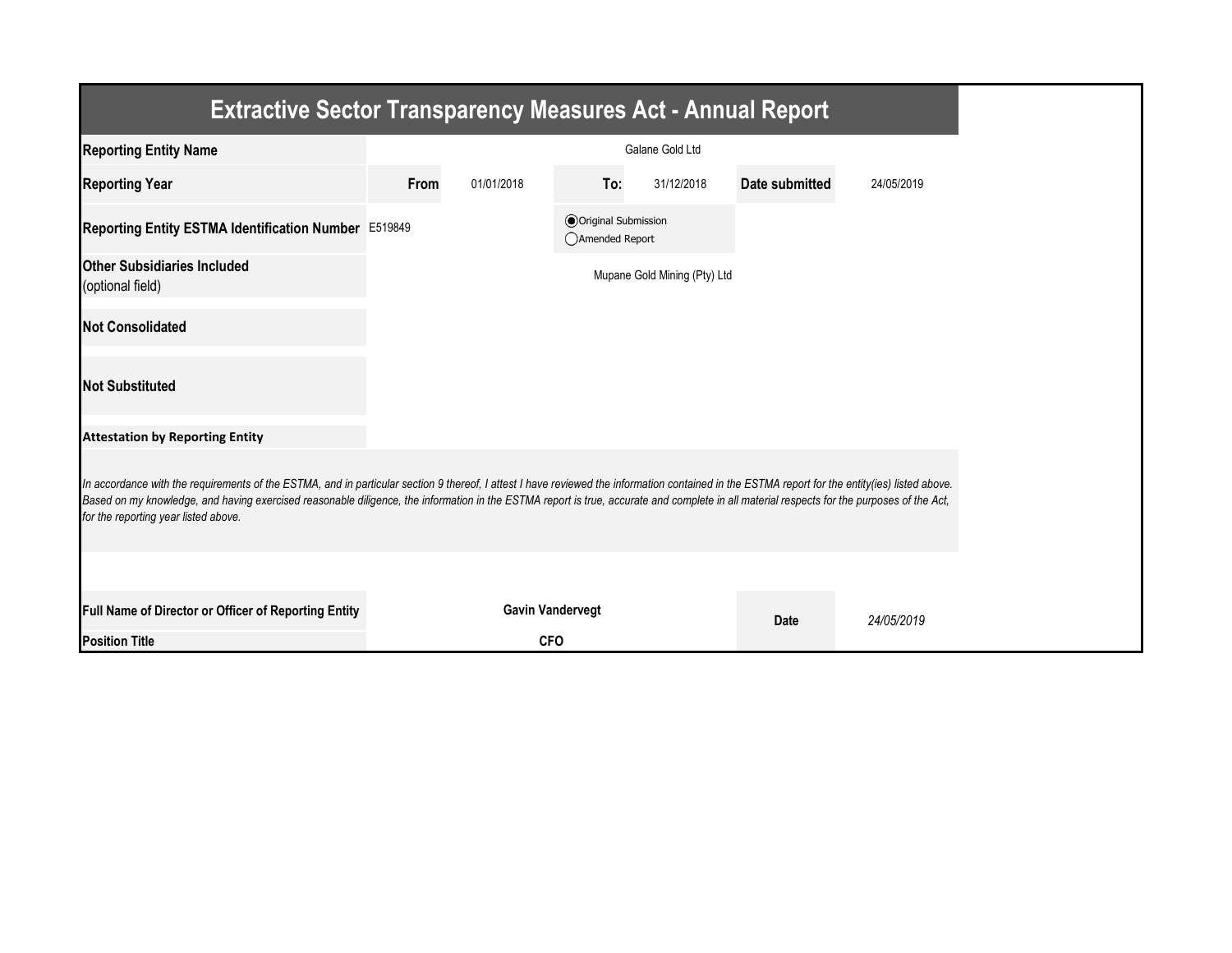| Extractive Sector Transparency Measures Act - Annual Report                                                                                                                      |                                                              |                                                                                 |                                   |                  |         |                                |                |                  |                                               |                                      |                                                                                               |  |
|----------------------------------------------------------------------------------------------------------------------------------------------------------------------------------|--------------------------------------------------------------|---------------------------------------------------------------------------------|-----------------------------------|------------------|---------|--------------------------------|----------------|------------------|-----------------------------------------------|--------------------------------------|-----------------------------------------------------------------------------------------------|--|
| <b>Reporting Year</b><br><b>Reporting Entity Name</b><br><b>Reporting Entity ESTMA</b><br><b>Identification Number</b><br><b>Subsidiary Reporting Entities (if</b><br>necessary) | From:                                                        | 01/01/2018                                                                      | To:<br>Galane Gold Ltd<br>E519849 | 31/12/2018       |         | Currency of the Report USD     |                |                  |                                               |                                      |                                                                                               |  |
|                                                                                                                                                                                  | <b>Payments by Payee</b>                                     |                                                                                 |                                   |                  |         |                                |                |                  |                                               |                                      |                                                                                               |  |
| Country                                                                                                                                                                          | Payee Name <sup>1</sup>                                      | Departments, Agency, etc<br>within Payee that Received<br>Payments <sup>2</sup> | <b>Taxes</b>                      | <b>Royalties</b> | Fees    | <b>Production Entitlements</b> | <b>Bonuses</b> | <b>Dividends</b> | Infrastructure<br><b>Improvement Payments</b> | <b>Total Amount paid to</b><br>Payee | Notes <sup>34</sup>                                                                           |  |
| Botswana                                                                                                                                                                         | Botswana Ministry of Minerals,<br>Energy and Water Resources |                                                                                 |                                   | 2,116,296        | 284,074 |                                |                |                  |                                               |                                      | The fees represent the interest paid<br>2,400,370 on the deferred portion of the<br>royalties |  |
|                                                                                                                                                                                  |                                                              |                                                                                 |                                   |                  |         |                                |                |                  |                                               |                                      |                                                                                               |  |
|                                                                                                                                                                                  |                                                              |                                                                                 |                                   |                  |         |                                |                |                  |                                               |                                      |                                                                                               |  |
|                                                                                                                                                                                  |                                                              |                                                                                 |                                   |                  |         |                                |                |                  |                                               |                                      |                                                                                               |  |
|                                                                                                                                                                                  |                                                              |                                                                                 |                                   |                  |         |                                |                |                  |                                               |                                      |                                                                                               |  |
|                                                                                                                                                                                  |                                                              |                                                                                 |                                   |                  |         |                                |                |                  |                                               |                                      |                                                                                               |  |
|                                                                                                                                                                                  |                                                              |                                                                                 |                                   |                  |         |                                |                |                  |                                               |                                      |                                                                                               |  |
|                                                                                                                                                                                  |                                                              |                                                                                 |                                   |                  |         |                                |                |                  |                                               |                                      |                                                                                               |  |
|                                                                                                                                                                                  |                                                              |                                                                                 |                                   |                  |         |                                |                |                  |                                               |                                      |                                                                                               |  |
|                                                                                                                                                                                  |                                                              |                                                                                 |                                   |                  |         |                                |                |                  |                                               |                                      |                                                                                               |  |
|                                                                                                                                                                                  |                                                              |                                                                                 |                                   |                  |         |                                |                |                  |                                               |                                      |                                                                                               |  |
|                                                                                                                                                                                  |                                                              |                                                                                 |                                   |                  |         |                                |                |                  |                                               |                                      |                                                                                               |  |
|                                                                                                                                                                                  |                                                              |                                                                                 |                                   |                  |         |                                |                |                  |                                               |                                      |                                                                                               |  |
|                                                                                                                                                                                  |                                                              |                                                                                 |                                   |                  |         |                                |                |                  |                                               |                                      |                                                                                               |  |
|                                                                                                                                                                                  |                                                              |                                                                                 |                                   |                  |         |                                |                |                  |                                               |                                      |                                                                                               |  |
|                                                                                                                                                                                  |                                                              |                                                                                 |                                   |                  |         |                                |                |                  |                                               |                                      |                                                                                               |  |
|                                                                                                                                                                                  |                                                              |                                                                                 |                                   |                  |         |                                |                |                  |                                               |                                      |                                                                                               |  |
|                                                                                                                                                                                  |                                                              |                                                                                 |                                   |                  |         |                                |                |                  |                                               |                                      |                                                                                               |  |
|                                                                                                                                                                                  |                                                              |                                                                                 |                                   |                  |         |                                |                |                  |                                               |                                      |                                                                                               |  |
|                                                                                                                                                                                  |                                                              |                                                                                 |                                   |                  |         |                                |                |                  |                                               |                                      |                                                                                               |  |
| <b>Additional Notes:</b><br>Finder the proper name of the Payee receiving the money (i.e. the municipality of x, the province of y, national government of z).                   |                                                              |                                                                                 |                                   |                  |         |                                |                |                  |                                               |                                      |                                                                                               |  |

Payee receiving the money (i.e. the municipality of x, the province of y, national government of z).

<sup>2</sup>Optional field.

<sup>3</sup> When payments are made in-kind, the notes field must highlight which payment includes in-kind contributions and the method for calculating the value of the payment.<br><sup>4</sup> Any payments made in currencies other than the re